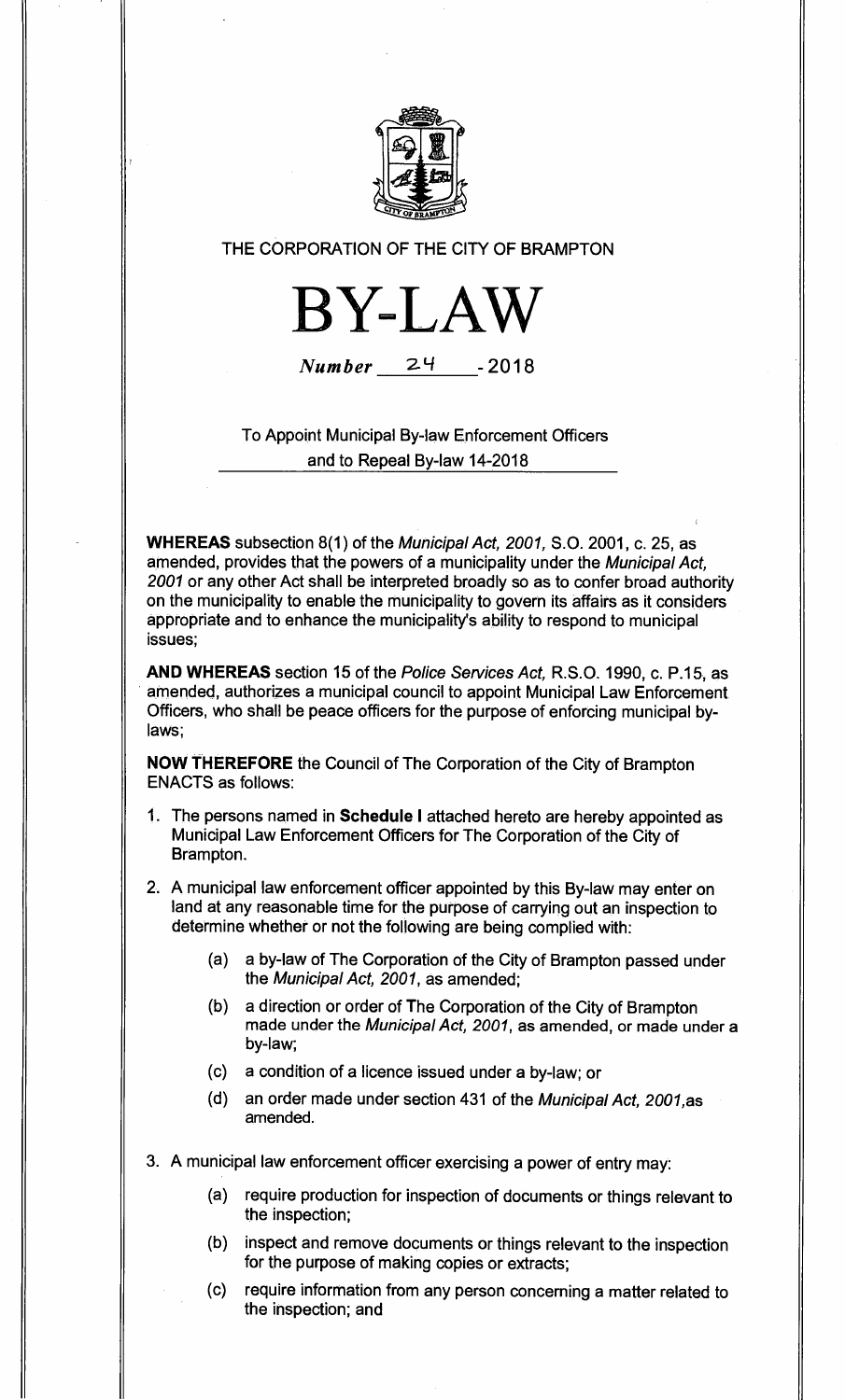$\frac{1}{2}$ 

- **(d) alone or in conjunction with a person possessing special or expert knowledge, make examinations or take tests, samples or photographs necessary for the purposes of the inspection.**
- **4. Subject to section 5, this By-law prevails to the extent of any conflict between this By-law and any other by-law of The Corporation of the City of Brampton.**
- **5. This by-law does not restrict any rights conferred by the** Municipal Act, 2001, **as amended, or any other Act or regulation, respecting entry to land.**
- **6. By-law 14-2018 is hereby repealed.**

**READ a FIRST, SECOND and THIRD TIME and PASSED in Open Council this 21st day of February, 2018.** 

 $\hat{\mathcal{A}}$ 

| Approved as to<br>form.    |                       |
|----------------------------|-----------------------|
| 13/Feb2018                 |                       |
| CG                         |                       |
| <b>Colleen Grant</b>       | Linda Jeffre<br>Mayor |
|                            | 62                    |
| Approved as to<br>content. |                       |
| 12/Feb/2018                |                       |
| PM                         |                       |
| Paul Morrison              | Peter Fay, City Clerk |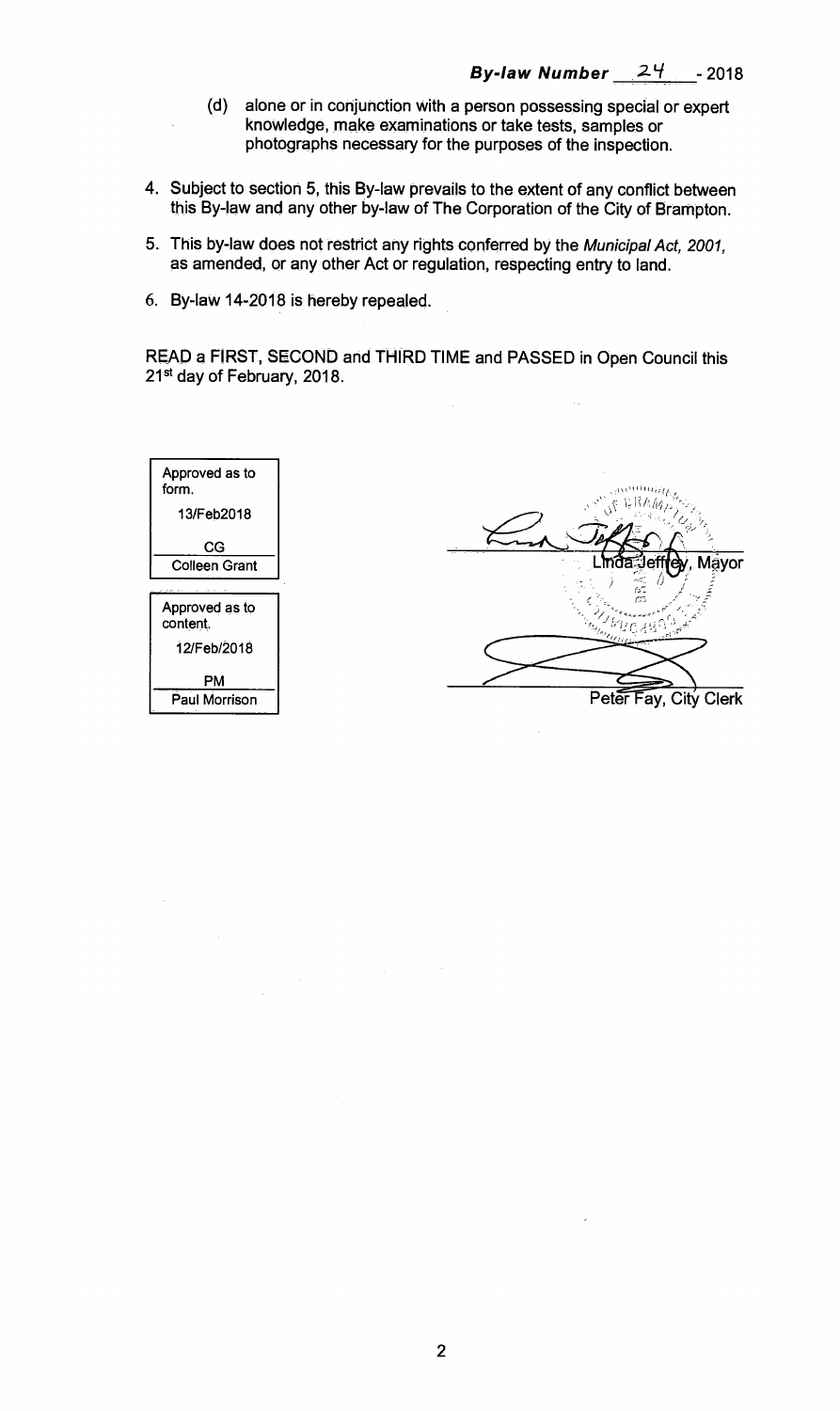#### **MUNICIPAL LAW ENFORCEMENT OFFICERS**

**Anderson, Kristie Armonas, Adam Avbar, John Azeem, Aziz Belyntsev, Nikolai Bettencourt, Andrew Bisson, James Bolton, James Brar, Gurpreet Brown Steve Bryson, Peter Cabral, Chelsea Capobianco, Michael Chudoba, Paul Clune, Anthony Couto, Leonor Dang, Mohit De Schryver, Denise Dhillon, Narinder Dixon, Omar Dollimore, Phillip Dosanjh, Gurprit Drope, Graham Edwin, Erin Foster, Brian Frigault, Shawn Garcia, Emanuel Gobeo, Brent Goddard, Catherine Grasby, Kim Grech, Frank Harm, Victor Holmes, Todd lacobucci, Sarah Iliev, Konstantin Jardine, Hayley Josey, Luanne Kainth, Sukhpreet Kasiulewicz, Mario Keyes, Shane Khalid, Waseem Muhammed Komfehl, James Labelle, Jeff Labelle, Michelle Lindegaard, Kevin MacLeod, Robert Marinella, Marianne Maurice, Jean-Pierre McMillan, W. Roy Mohammed, Richard Morrison, Paul Mulick, Michael Myers, Brian Myers, Jimmy Nybog, Victor Parhar, Mohinder Phelan, Patricia Polera, Michael Francis** 

**Pouris, Adrian Prewal, Kuljeet Pytel, Kim Raposo, Christopher Roman, Bradley Russell, Jeff Santos, Sandra Sensicle, Christian Siciliano, Derek Singzon, Philip Sherman, Gord Smiley, David Smith, Kyle Tatla, Vic Toofunny, Virendra VanBelkom, Roberta Viana, Mark Walker, Dwayne Walsh, Sandra Ward, Lindsay Waterfield, Mathew Waterfield, Sabrina Watson, Kevin Wemekemp, Andrew Wyner, Michael**